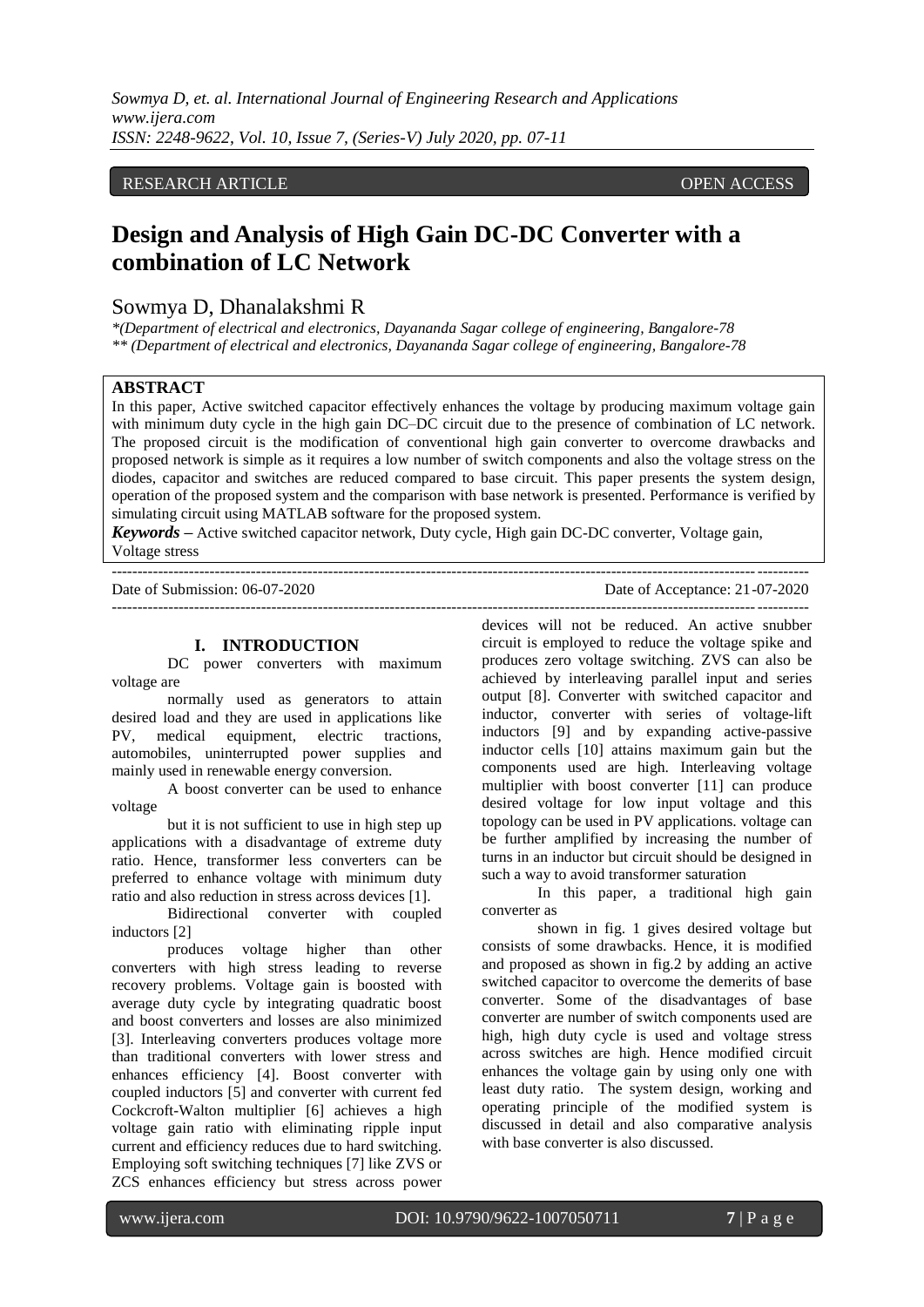*Sowmya D, et. al. International Journal of Engineering Research and Applications www.ijera.com ISSN: 2248-9622, Vol. 10, Issue 7, (Series-V) July 2020, pp. 07-11*

# **II. OPERATION OF PROPOSED TOPOLOGY**

Non-isolated high gain converter as shown

in fig.1 consists of some drawbacks, hence it is modified by including one extra capacitor, diode is replaced between capacitor and switch  $S_1$  and switch  $S_3$  is removed as shown in fig.2. Operation of the modified converter is done by assuming that all are ideal components in the circuit and voltage is constant by using high rating capacitors. The CCM mode operation of proposed topology consists of two modes and it is explained below:



**Fig.1 :** High gain converter



**Fig.2 :** Modified converter

**Mode 1:** Diodes are in off condition and the switches are in active mode. The inductors get charged from the input source and inductor  $L_2$  and load are energized from the discharged energy of capacitors. The voltage equations are derived as

$$
V_{L1} = L_1 \frac{dL_1}{dt} = V_i
$$
  

$$
V_{L2} = L_2 \frac{dL_2}{dt} = V_i + V_{C1}
$$

**Mode 2:** Diodes are active and the switches are not in working mode. The series connected inductors are discharged and the energy discharged charges load and output capacitor. Also, input supply charges capacitor  $C_1$ . The voltages equations are

$$
V_{L1} = L_1 \frac{di_{L1}}{dt} = V_i - V_{C1}
$$



**Fig. 3:** Operation in CCM. (a) Mode 1. (b) Mode 2.

## **III. DESIGN PARAMETERS:**

The converter with a rating of 100W gives 200V output for an input of 20V. The output current and resistance are calculated as follows:

$$
I_0 = \frac{P_O}{V_O} = \frac{100}{200} = 0.5 A
$$
  
R<sub>O</sub> =  $\frac{V_O^2}{P_O} = \frac{200 * 200}{100} = 400 \Omega$ 

#### **Voltage gain:**

$$
Voltage gain is calculated for duty ratio, D = 0.65
$$

$$
Voltage Gain = \frac{(1+0.65-(0.65)^2)}{(1-0.65)^2} = 10
$$

#### **Inductor design:**

To calculate inductor value, inductor ripple current should be calculated  $\overline{U}$ 

$$
\Delta i_L = (20 \text{ % } 10 \text{ % } 10 \text{ % } 10 \text{ % } 10 \text{ % } 10 \text{ % } 10 \text{ % } 10 \text{ % } 10 \text{ % } 10 \text{ % } 10 \text{ % } 10 \text{ % } 10 \text{ % } 10 \text{ % } 10 \text{ % } 10 \text{ % } 10 \text{ % } 10 \text{ % } 10 \text{ % } 10 \text{ % } 10 \text{ % } 10 \text{ % } 10 \text{ % } 10 \text{ % } 10 \text{ % } 10 \text{ % } 10 \text{ % } 10 \text{ % } 10 \text{ % } 10 \text{ % } 10 \text{ % } 10 \text{ % } 10 \text{ % } 10 \text{ % } 10 \text{ % } 10 \text{ % } 10 \text{ % } 10 \text{ % } 10 \text{ % } 10 \text{ % } 10 \text{ % } 10 \text{ % } 10 \text{ % } 10 \text{ % } 10 \text{ % } 10 \text{ % } 10 \text{ % } 10 \text{ % } 10 \text{ % } 10 \text{ % } 10 \text{ % } 10 \text{ % } 10 \text{ % } 10 \text{ % } 10 \text{ % } 10 \text{ % } 10 \text{ % } 10 \text{ % } 10 \text{ % } 10 \text{ % } 10 \text{ % } 10 \text{ % } 10 \text{ % } 10 \text{ % } 10 \text{ % } 10 \text{ % } 10 \text{ % } 10 \text{ % } 10 \text{ % } 10 \text{ % } 10 \text{ % } 10 \text{ % } 10 \text{ % } 10 \text{ % } 10 \text{ % } 10 \text{ % } 10 \text{ % } 10 \text{ % } 10 \text{ % } 10 \text{ % } 10 \text{ % } 10 \text{ % } 10 \text{ % } 10 \text{ % } 10 \text{ % } 10 \text{ % } 10 \text{ % } 10 \text{ % } 10 \text{ % } 10 \text{ % } 10 \text{ % } 10 \text{ % } 10 \text{ % } 10 \text{ % } 10
$$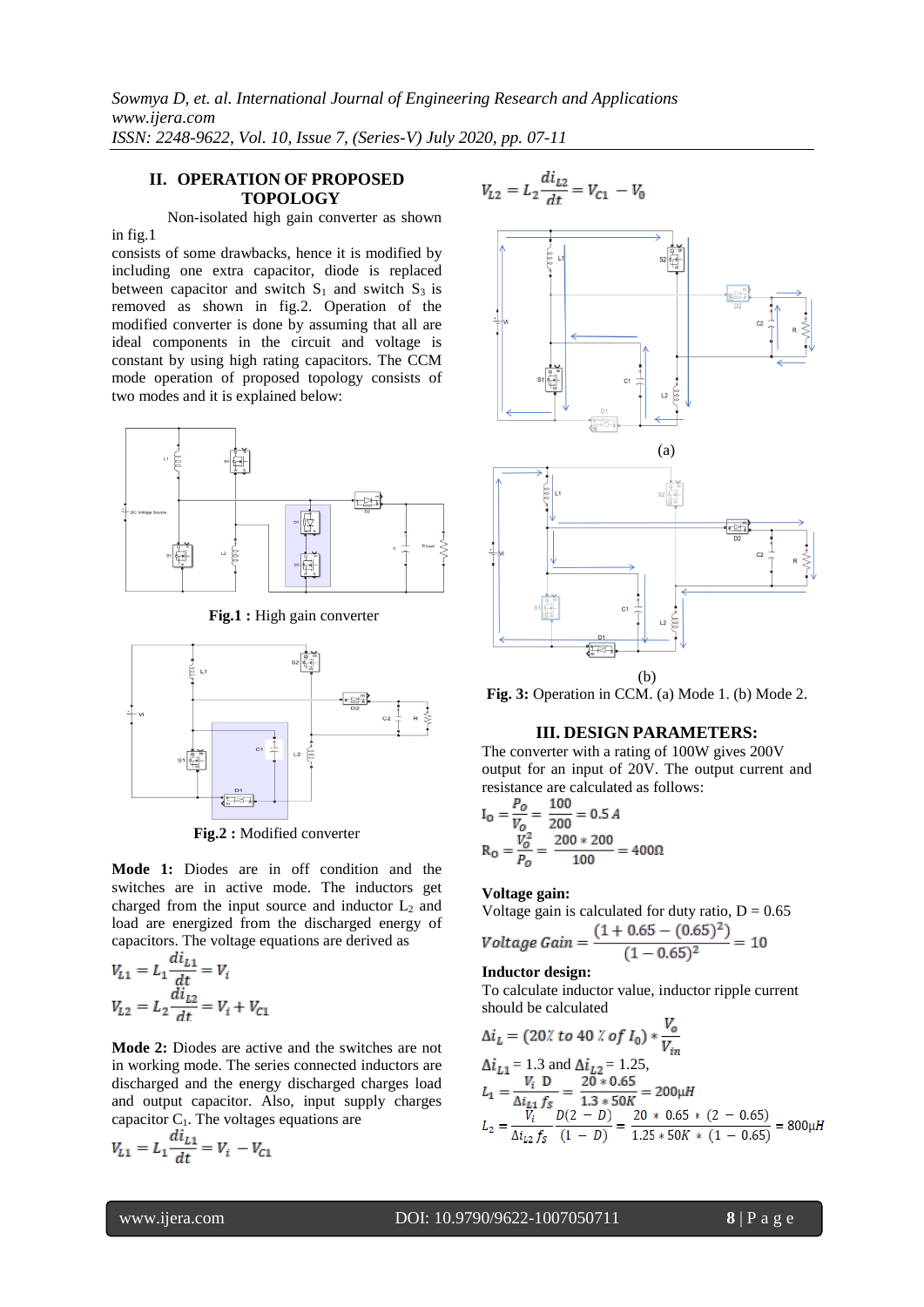### **Capacitor selection:**

The output capacitance is obtained by assuming  $\Delta V_{C0}$  as 0.065 and  $\Delta V_{C1}$  as 0.84,

$$
C_1 = \frac{D}{(1 - D)} \frac{I_0}{\Delta V_{C1} f_S} = \frac{0.65 \times 0.5}{(1 - 0.65) \times 0.84 \times 50k} = 22 \mu f
$$
  

$$
C_0 = D \frac{I_0}{\Delta V_{C0} f_S} = \frac{0.65 \times 0.5}{0.065 \times 50K} = 100 \mu f
$$

## **IV. SIMULATION RESULTS**

The proposed topology is simulated using using MATLAB Simulink and it is presented in fig.4. The circuit is designed and simulated based on the parameters shown in Table I and the simulated results are represented in fig.5.



**Fig 4:** Simulink circuit

#### Table I: Simulation parameters

| <b>Parameters</b>       | <b>Value</b>  |
|-------------------------|---------------|
| Input voltage           | 20 V          |
| Output voltage          | 200 V         |
| Duty ratio (D)          | 0.65          |
| Power                   | 100W          |
| Frequency               | 50 kHz        |
| Resistance              | $400\,\Omega$ |
| Inductors $(L_1, L_2)$  | 200µh,800µh   |
| Capacitors $(C_1, C_2)$ | 22µf, 100µf   |





Fig. 5(a) represents the output voltage of 193 V for input voltage of 20 volts and a voltage gain of 9.65 is achieved.



Fig 5 (b): input and output currents

Fig. 5(b) represents the input and output current waveforms with a mean value of the 5.8 A for input current and the output current of 0.48 A and they are close to theoretical values.



Fig 5 (c): inductor currents  $(i<sub>11</sub>, i<sub>12</sub>)$ Fig 5(c) represents the inductor currents with  $i_{L1 \text{ (max)}}$ =5.4 A,  $i_{L1 \text{ (min)}}$  =4.16 A and  $i_{L2 \text{ (max)}}$  =2.25 A,  $i_{L2 \text{ (min)}}$ =1.05 A and change in inductor current is obtained as  $\Delta i_L = 1.2$  A.



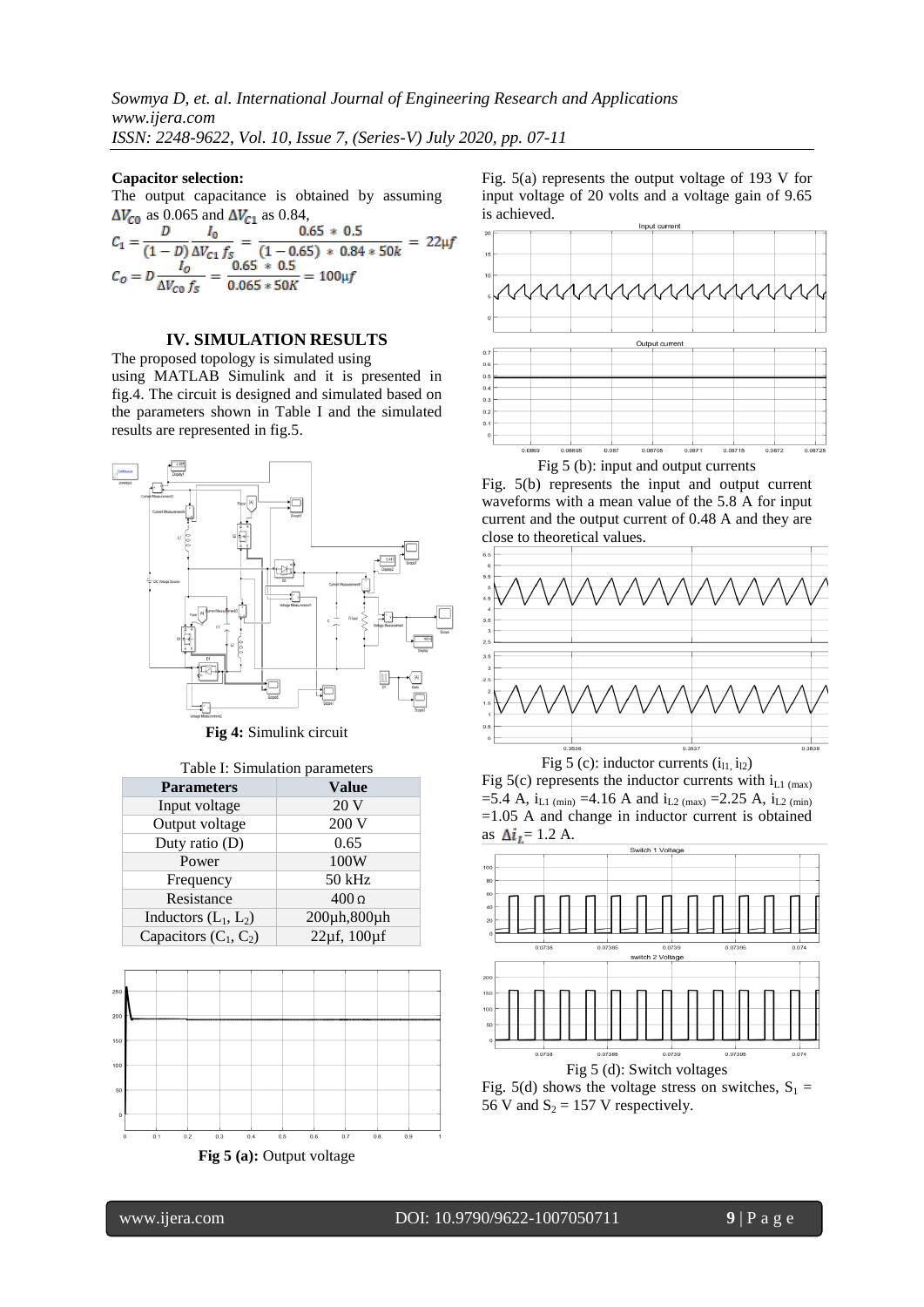

Fig. 5(e) represents the diode voltages,  $V_{D1} = 55$  V and  $V_{D2} = 211$  V respectively, which are close to theoretical values. The comparative analysis of the modified with base circuit is represented in the table II. As per the table same voltage gain is obtained with less duty cycle only compared to base circuit and the stress on switches of modified topology are less than the base circuit which is shown graphically in fig.6. and also the modified system consists only two switches.

**Table II :** Comparison of circuits:

|                                                | <b>Base topology</b>                                                    | <b>Proposed</b><br>topology                     |
|------------------------------------------------|-------------------------------------------------------------------------|-------------------------------------------------|
| <b>Voltage</b><br>Gain                         | $\frac{V_o}{V_i} = \frac{1 + D_1}{1 - D_1 - D_2}$<br>$= 10$             | $V_0$ $1 + D - D^2$<br>$=10$<br>$(1-D)^2$<br>V. |
| Duty<br>Cycle                                  | $D_1 = 0.5$<br>$D_2 = 0.35$                                             | $D = 0.65$                                      |
| <b>Voltage</b><br>stress on<br><b>Switches</b> | $\frac{V_o + V_i}{V} = 110V$<br>$V_{DS1,2} =$<br>$V_{DS3} = V_0 = 200V$ | $V_{DS1}$ = 56 V<br>$V_{DS2}$ = 157 V           |
| <b>Switches</b>                                | 3                                                                       | $\mathfrak{D}$                                  |





# **V. CONCLUSION**

The design of base and modified circuit and the operation of proposed system is represented and also advantages of modified with base system is presented. Performance of system is verified by simulating circuit using MATLAB software which produce a voltage of 193V for an input of 20V. Hence, this proves that the maximum gain with duty cycle of 0.65 is achieved and also stress across devices are minimized.

## **REFERENCES**

- [1] L. S. Yang, T. J. Liang, and J. F. Chen. (2009) "Transformer less DC–DC converters with<br>high step-up voltage gain," IEEE high step-up voltage gain," *IEEE Transactions on Industrial Electronics, 56(8), 3144–3152.*
- [2] L. S. Yang and T. J. Liang, "Analysis and implementation of a novel bidirectional DC– DC converter," *IEEE Trans. Ind. Electron., vol. 59, no. 1, pp. 422–434, Jan. 2012.*
- [3] Mohamed, H.E., & Fardoun, A.A., High Gain DC-DC Converter for PV Applications. *2016 IEEE 59th International Midwest Symposium on circuits and systems (MWSCAS).*
- [4] Sedaghati, F., Azizkandi, M.E., Majareh, S.H.L., & Shayeghi, H. A High-Efficiency Non-Isolated High-Gain Interleaved DC-DC Converter with Reduced Voltage Stress on Devices. *2019 10th International Power Electronics, Drive Systems and Technologies Conference (PEDSTC)*
- [5] T. F. Wu, Y. S. Lai, J. C. Hung, and Y. M. Chen, "Boost converter with coupled inductors and buck–boost type of active clamp," *IEEE Transactions on Industrial Electronics, 55(1), no. 1, pp. 154–162, Jan. 2008.*
- [6] A. Rajaei, R. Khazan, M. Mahmoodian, M. Mardaneh, and M. Gitizadeh. (2018) "A Dual Inductor High Step-up DC/DC Converter Based on the Cockcroft-Walton Multiplier," *IEEE Transactions on Power Electrons.*
- [7] Babalou, M., Dezhbord, M., Alishah, R. S., and Hosseini, S. H., "A Soft-Switched Ultra High Gain DC-DC Converter with Reduced Stress voltage on Semiconductors" *2019 10th International Power Electronics, Drive Systems and Technologies Conference (PEDSTC).*
- [8] Jeong, H., Kwon, M., & Choi, S. A High Gain Non-Isolated Soft-switching Bidirectional DC-DC Converter with PPS Control. *2017 IEEE Energy conversion congress and exposition (ECCE).*